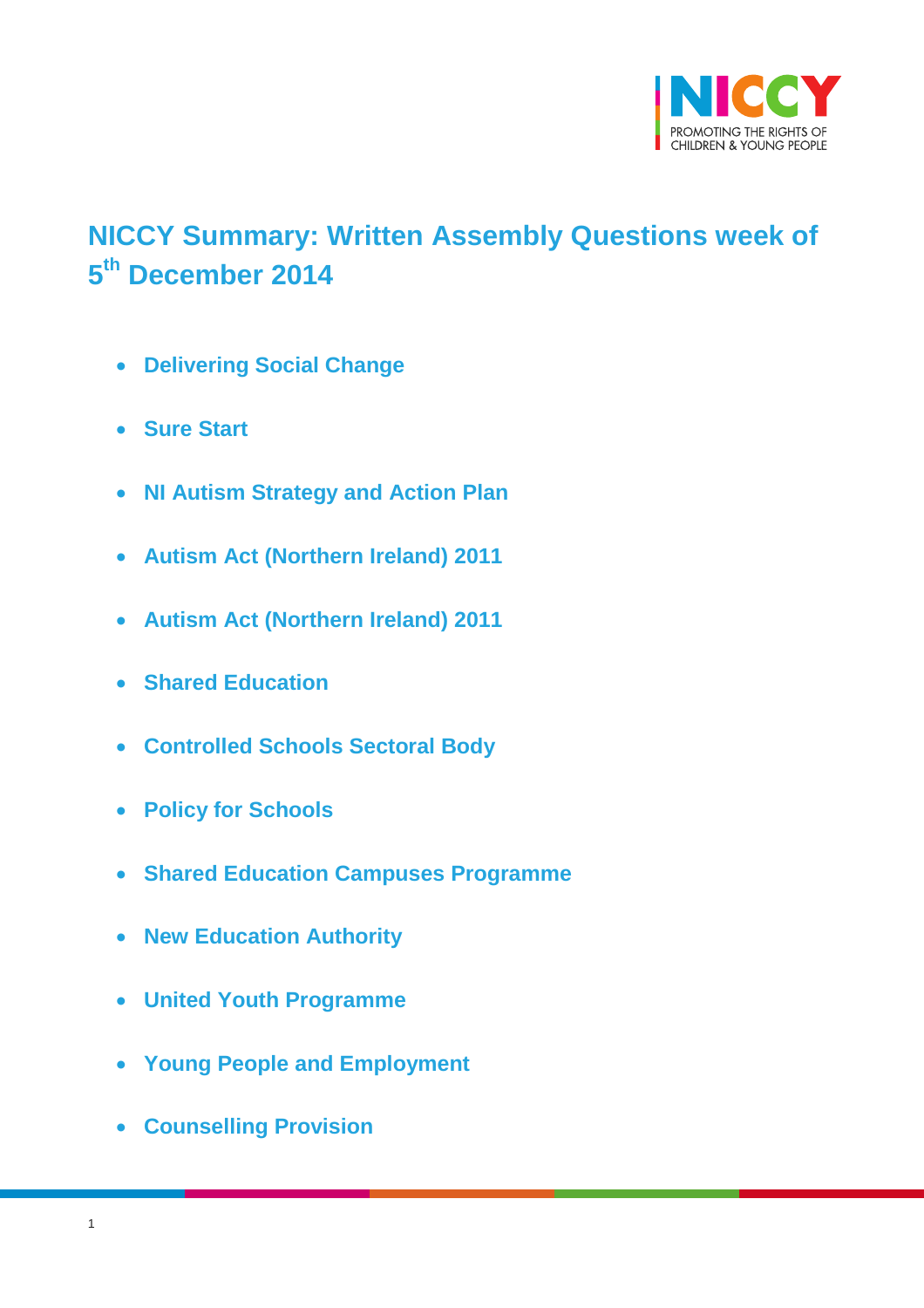

- **[Child Sexual Exploitation](#page-11-1)**
- **[Funding for Specialist Counselling Services](#page-12-0)**
- **[Support Services for Children and Young People](#page-12-1)**
- **[Paediatric Endocrine Service](#page-13-0)**
- **[Paediatric Services](#page-14-0)**
- **[Impact of extra funding for NHS](#page-14-1)**
- **[Health Worker Training](#page-15-0)**
- **[Paediatric Endocrine Service](#page-15-1)**
- **[Children's Congenital Cardiac Services](#page-17-0)**
- **[Travel Claims for Child's Heart Surgery](#page-17-1)**
- **[Greater Transparency on Vetting Procedures](#page-18-0)**
- **[Civil Injunctions](#page-19-0)**
- **[Fuel Poverty](#page-20-0)**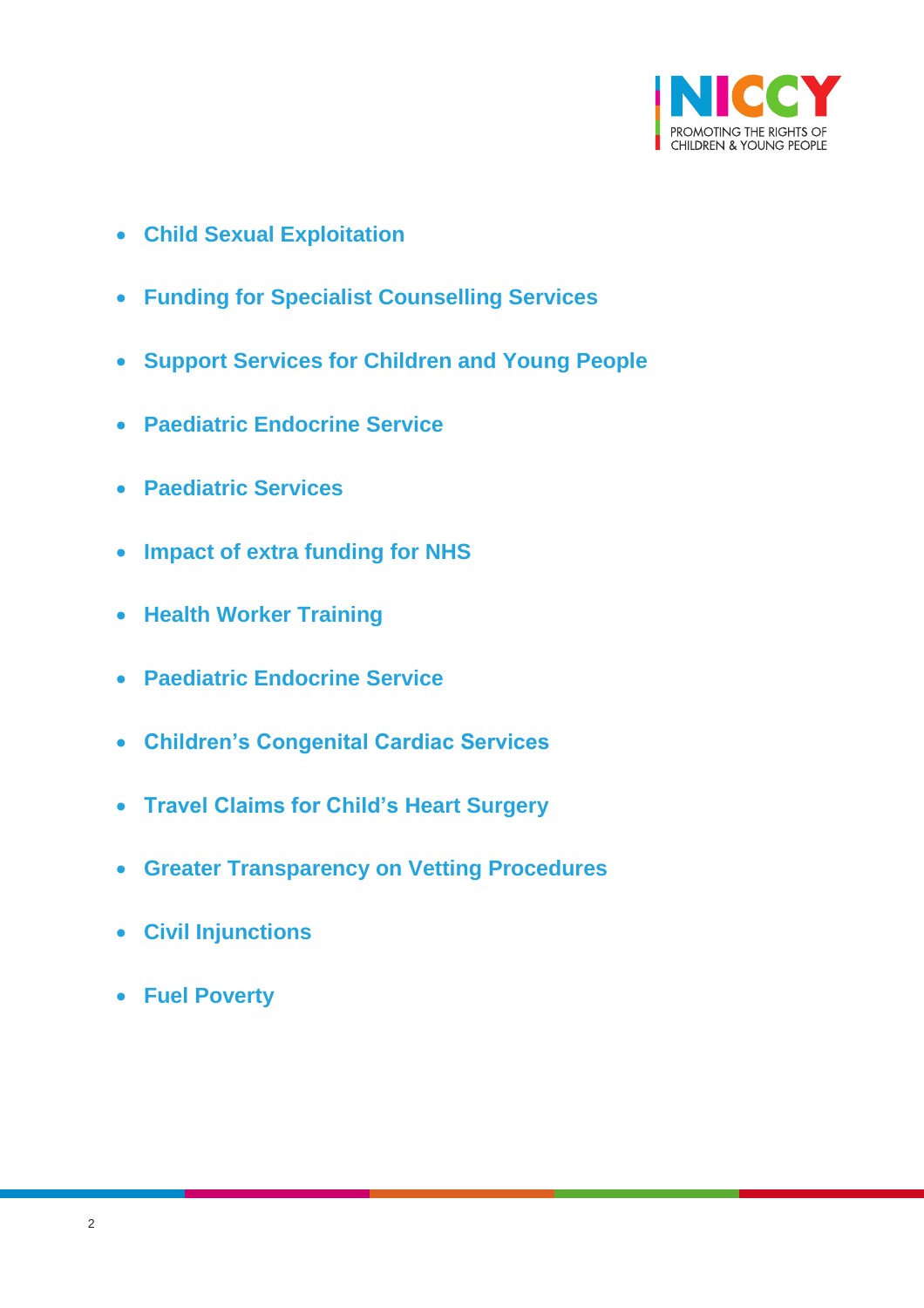

# **Office of First and Deputy First Minister**

## <span id="page-2-0"></span>**Delivering Social Change**

**Mr Daithí McKay (Sinn Féin – North Antrim) -** To ask the First Minister and deputy First Minister for an update on Delivering Social Change.

**Mr P Robinson and Mr M McGuinness:** Considerable progress is being made in achieving positive outcomes through the delivery of the signature programmes. Not only are we already seeing tangible outcomes on the ground, the programmes will also inform joined-up and evidence-based policies that will, in time, provide a significant influence on mainstream programmes.

Work is also underway on the development of three signature programmes in partnership with Atlantic Philanthropies which will focus on Dementia, Early Intervention and Shared Education to improve the lives of those who need it most.

The first phase of the Bright Start Childcare Strategy (A Strategic Framework and Key First Actions) was launched on 25 September 2013. The Framework sets out a general direction of travel for the Strategy, while the 15 Key First Actions represent an initial response to the childcare priorities identified during public consultation and research. All 15 Key First Actions are now being taken forward and are being delivered through the School Age Childcare (SAC) Grant Scheme.

The first phase of Bright Start was intended as interim to the full Bright Start Childcare Strategy, which is currently in development ahead of its intended publication before the end of the current financial year.

Looking to the future and using a co-design process with stakeholders, a new Delivering Social Change Strategy for Children and Young People post 2016 will be developed.

The Executive is also working on a longer term approach to improve the quality of life for our communities in the areas of health, education, employment, family and community cohesion. The outcome of this work will be a framework for future social policy interventions and investment plans. **(2nd December)** [Back to Top](#page-0-0)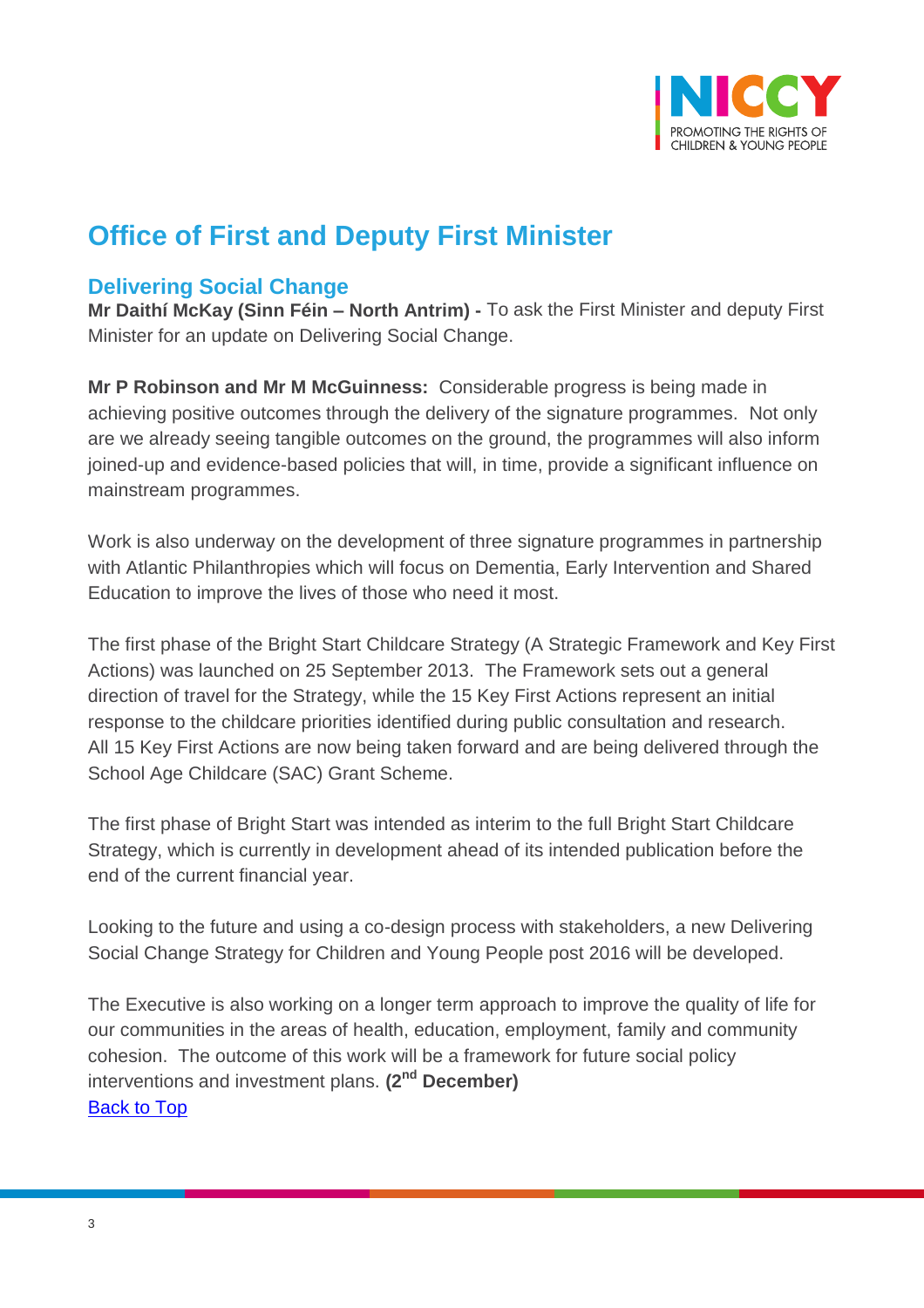

# **Department of Education**

## <span id="page-3-0"></span>**Sure Start**

**Mr Nelson McCausland (DUP – North Belfast) -** To ask the Minister of Education, pursuant to AQW 37527/11-15, when the Independent Review of Sure Start will be published.

**Mr O'Dowd (The Minister of Education):** The Department expects to receive a final report by the end of the year.

I will wish to have an opportunity to consider the way forward for Sure Start taking account of the report findings, as well as wider Government and Departmental priorities and the overall budgetary position, after which the report will be published. (**2 nd December)**

#### [Back to Top](#page-0-0)

### <span id="page-3-1"></span>**NI Autism Strategy and Action Plan**

**Mr Dominic Bradley (SDLP – Newry and Armagh) -** To ask the Minister of Education to detail the cross departmental projects (i) in place; and (ii) that are planned in response to the Autism Act (Northern Ireland) 2011 requirement for cross departmental collaboration to implement the NI Autism Strategy and Action Plan.

**Mr O'Dowd (The Minister of Education):** My Department will continue to work closely with the Department of Health, Social Services and Public Safety and other key Departments/Agencies to ensure that joined up working is effective for those children and young people who rely on the services of more than one sector.

There is currently a great deal of effective collaboration between Health and Education Autism Spectrum Disorder Services, ongoing and developing, in respect of diagnostic assessment clinics, support for pupils with autism and joint training programmes. In addition, the Education and Library Boards (ELBs) actively participate in Child and Adolescent Mental Health Services led diagnostic clinics.

Currently, the ELBs are involved in joint home-based or school/clinic based meetings with Health and Social Care Trust professionals to ensure seamless care and support is delivered at transition stages. Consideration is currently being given to the expansion of these co-ordinated health and education transition teams.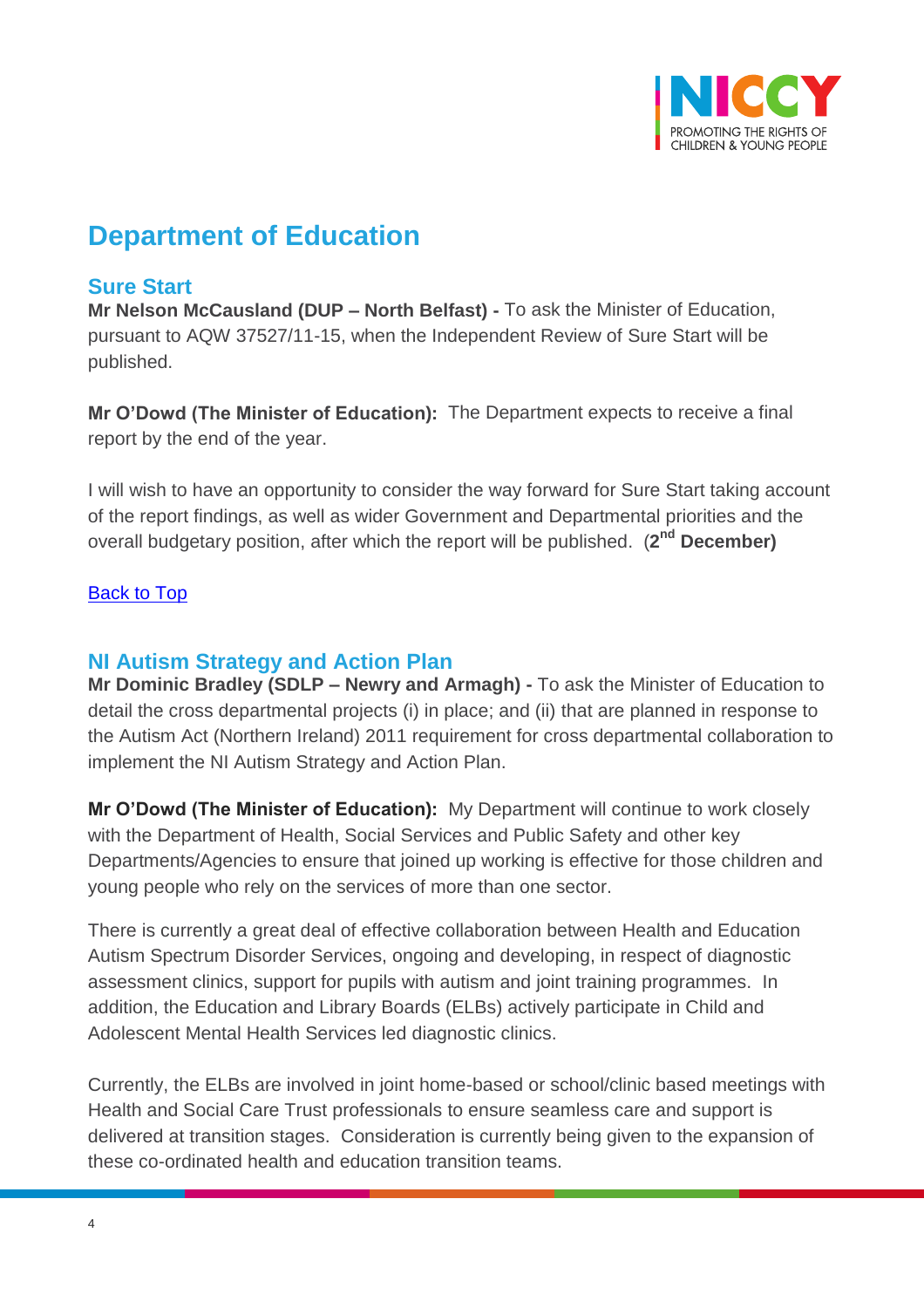

I remain committed to the close collaboration between the Education and Health sectors and other Departments in supporting pupils with special educational needs, including those with autism. **(2nd December)**

#### [Back to Top](#page-0-0)

## <span id="page-4-0"></span>**Autism Act (Northern Ireland) 2011**

**Mr Dominic Bradley (SDLP – Newry and Armagh) -** To ask the Minister of Education what steps his Department has taken in relation to implementing the Autism Act (Northern Ireland) 2011.

**Mr O'Dowd (The Minister of Education):** The NI Autism Act 2011 prescribed that the Department of Health, Social Services and Public Safety lead on the development and implementation of a cross departmental strategy. Subsequently, the Autism Strategy (2013-2015) and Action Plan (2013-2016) set out the NI Executive's commitment to improving services and support for people with autism. My Department has been fully engaged in this process.

Both the Strategy and Action Plan have been developed through a process of collaborative and consultative working between people with autism, their families and carers, NI government departments and some key community and voluntary sector organisations.

My Department is working closely with the Education and Library Boards and the Middletown Centre for Autism on the implementation of the education-related actions; and will continue to work with other Departments in supporting pupils with autism. I recognise the importance of close collaboration between the Education and Health sectors and currently effective collaboration is ongoing and developing to support for pupils with autism.

I am confident that the key actions in the Autism Action Plan which require specific input from education sector bodies will ensure that children and young people with autism receive a high quality education that prepares them for life and work and enables them to fulfil their potential. **(2nd December)**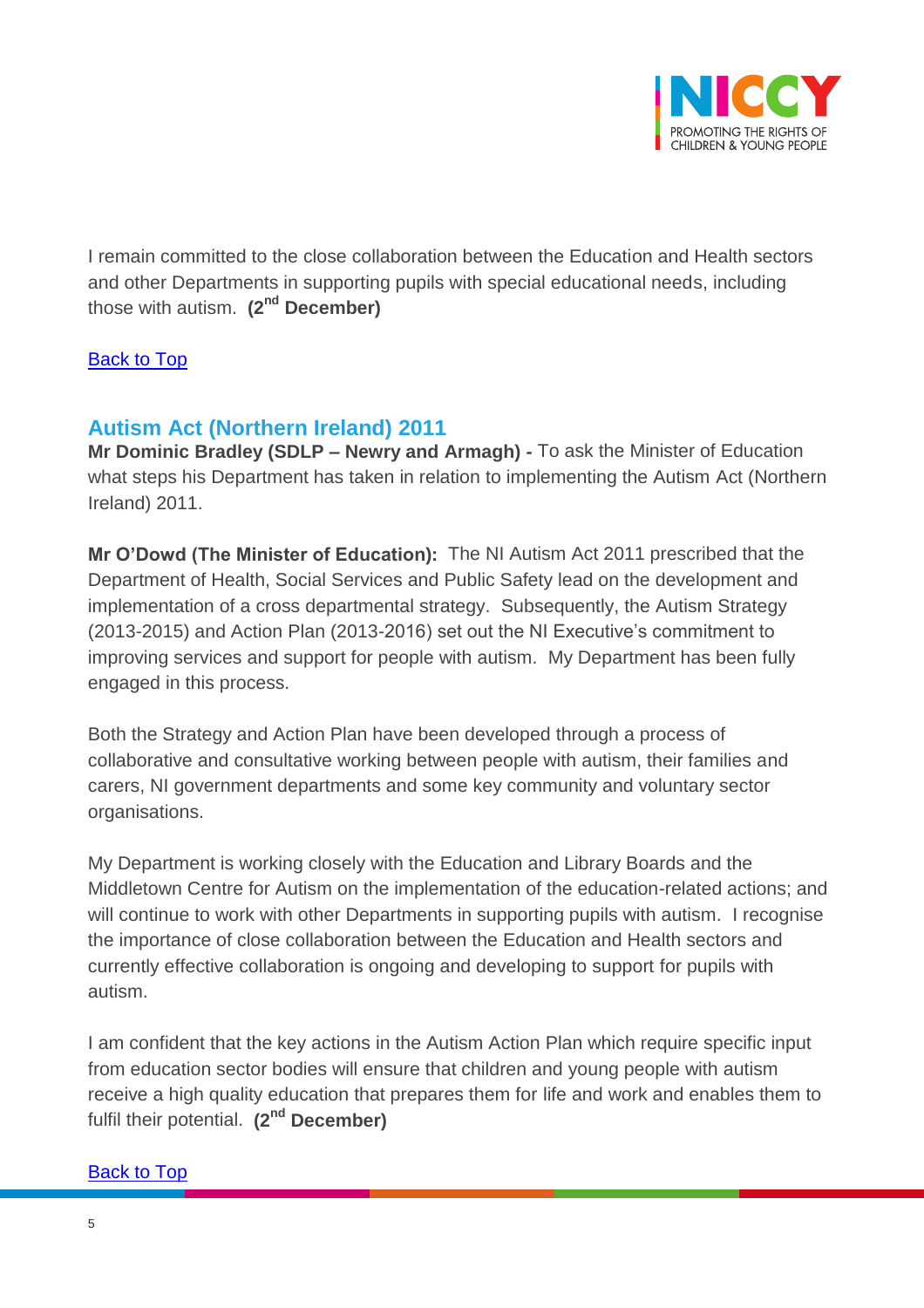

## <span id="page-5-0"></span>**Autism Act (Northern Ireland) 2011**

**Mr Dominic Bradley (SDLP – Newry and Armagh) -** To ask the Minister of Education to detail the budget allocation for implementation of the Autism Act (NI) 2011, including the required compliance with the amended Disability Discrimination Act.

**Mr O'Dowd (The Minister of Education):** I am fully committed to supporting pupils with autism and since 2011/12 I have provided additional resources of £6m, over and above the core funding for all special educational needs, to support autism.

The NI Executive's Autism Strategy and Action Plan is a key requirement of the Autism Act (NI) 2011. The strategy identifies that even though the initial Action Plan attached to the Strategy realistically assumes that there may be limited additional investment, this does not mean that progress on the development of autism services in the future cannot be achieved. My Department, through the Education and Library Boards and the Middletown Centre for Autism will continue to deliver and develop services to ensure the needs of children with autism are met and to provide support for parents/carers. This will be achieved through the innovative and efficient use of the considerable existing resources invested in this area. **(2nd December)**

#### [Back to Top](#page-0-0)

### <span id="page-5-1"></span>**Shared Education**

**Mr Steven Agnew (Green Party – North Down) -** To ask the Minister of Education whether his Department has undertaken its own research into shared education; and if not, whether it has funded any research on shared education.

**Mr O'Dowd (The Minister of Education):** There is an extensive body of international research regarding the effectiveness of school collaboration generally and in divided societies more particularly.

This has been supplemented by specific local research evidence on recent Shared Education pilot projects. There is an active and vibrant Shared Education research community in our universities.

I appointed a Ministerial Advisory Group to report on how best shared education could be advanced. They undertook a wide consultation and research as part of their work.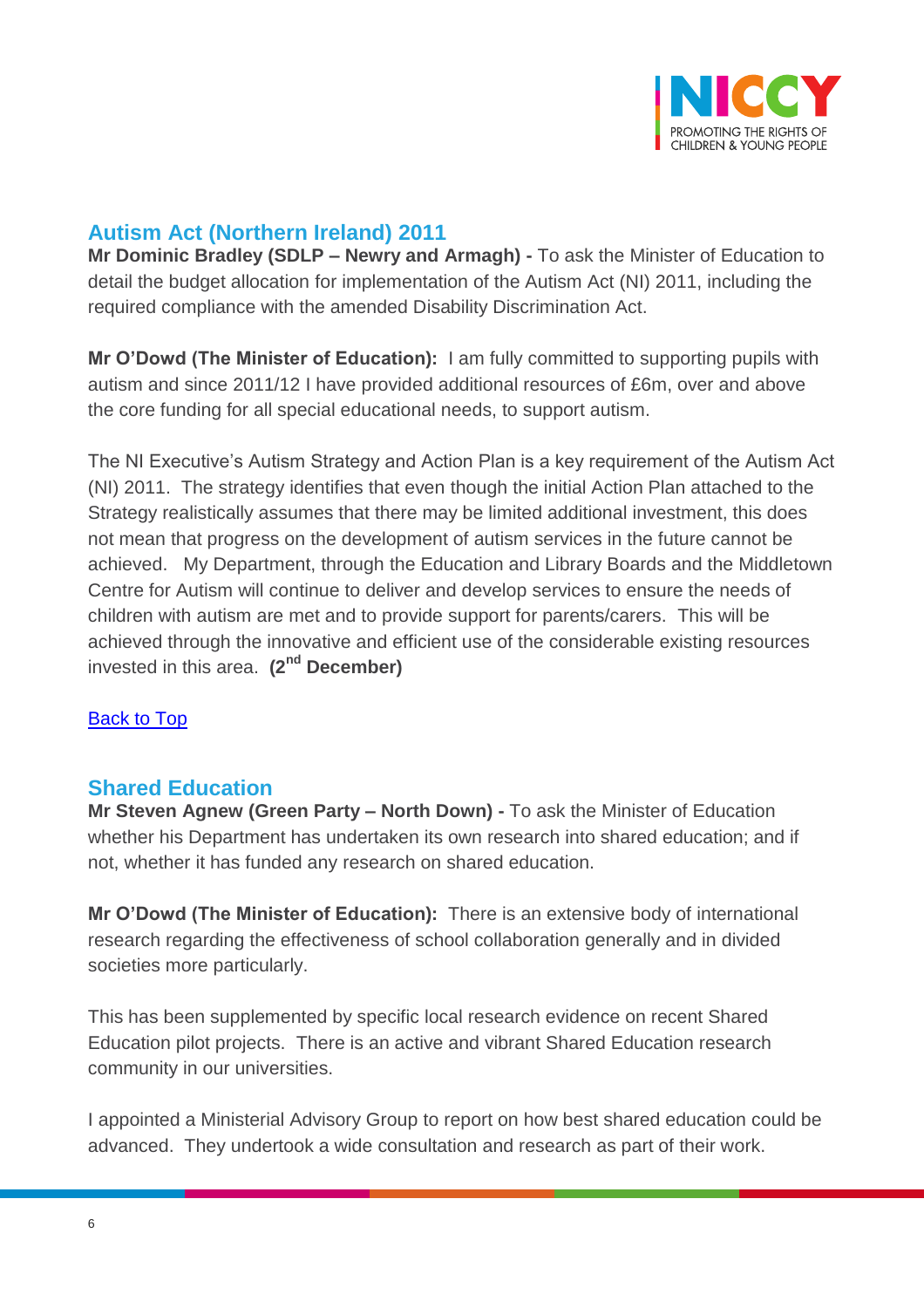

A major evaluation was undertaken by the Education and Training Inspectorate on the International Fund for Ireland funded shared education project. In addition, the 2013 School Omnibus Survey included a module of questions on Shared Education. The survey has provided an important baseline measure of participation, perceptions and costs associated with Shared Education. Shared Education will be included in future Omnibus Surveys.

The recently launched Delivering Social Change Shared Education Signature project will provide further local research evidence on Shared Education. A range of educational and reconciliation outcomes from the project will be fully monitored and evaluated.

Additionally my Department will undertake a consultation on a Shared Education Bill which I plan to bring to the Assembly. **(2nd December)**

#### [Back to Top](#page-0-0)

## <span id="page-6-0"></span>**Controlled Schools Sectoral Body**

**Miss Michelle McIlveen (DUP – Strangford) -** To ask the Minister of Education when the controlled schools sectoral body will be operational.

**Mr O'Dowd (The Minister of Education):** My Department has provided funding to support the Working Group which will establish a Controlled schools' support body. This group recently submitted an application for funding of costs associated with the establishment and running of the controlled schools' support body. My officials have requested further information to support this claim and will progress the necessary appraisal and approvals on receipt of this information. **(2nd December)**

#### [Back to Top](#page-0-0)

### <span id="page-6-1"></span>**Policy for Schools**

**Ms Claire Sugden (Ind – East Londonderry) -** To ask the Minister of Education what plans he has to bring forward policy for schools in each of the education sectors which are not provided for under the remit of the new Education Authority.

**Mr O'Dowd (The Minister of Education):** My Department makes policy and legislation in relation to all grant-aided schools. The Education Authority will inherit the role currently performed by the education and library boards, which is to deliver services in accordance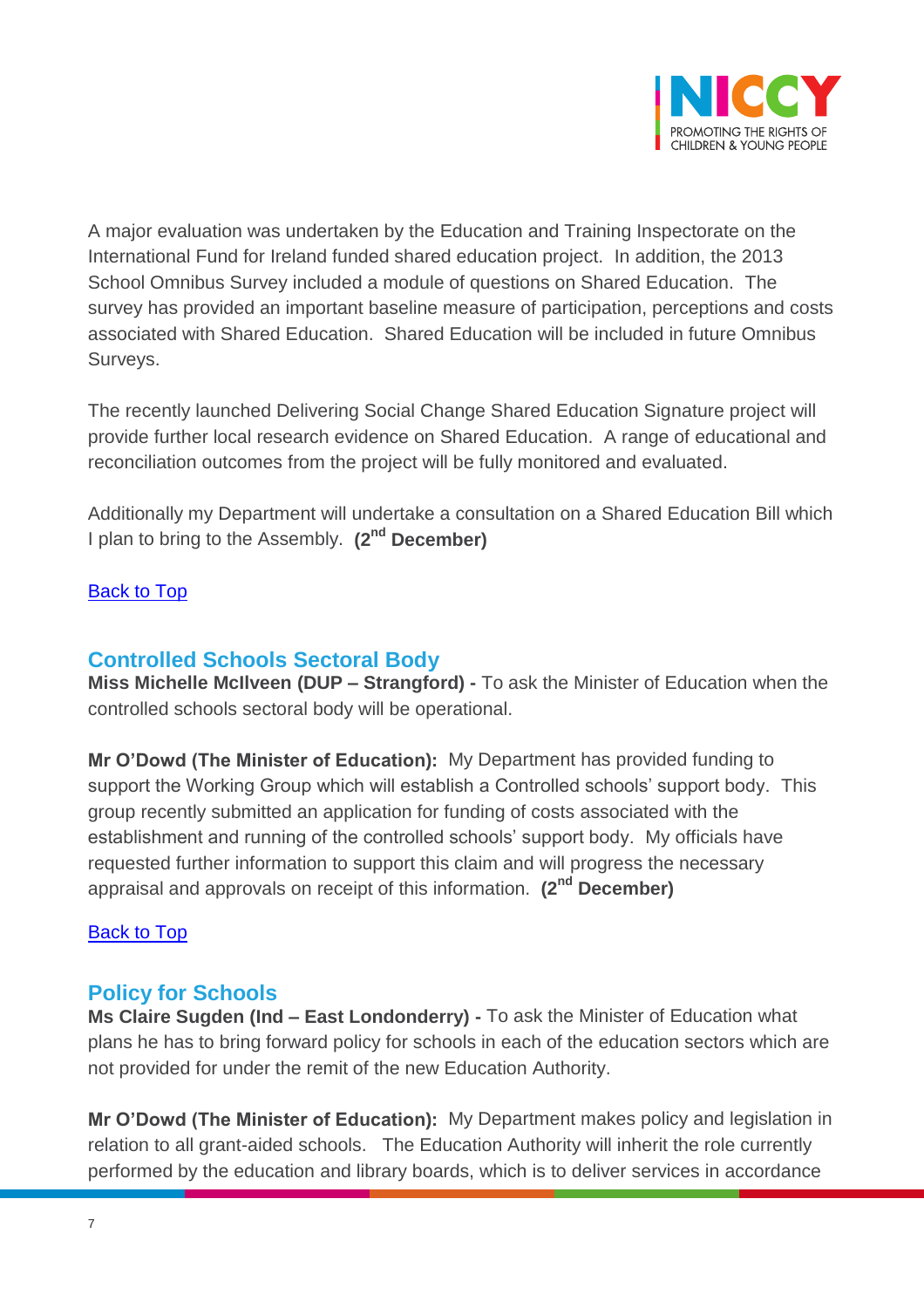

and legislation made by the Department.

In the case of voluntary grammar and grant-maintained integrated schools, the services currently provided by the education and library boards will continue to be made available by the Education Authority. These schools will continue to receive their Local Management of Schools (LMS) recurrent funding directly from the Department. **(3rd December)**

[Back to Top](#page-0-0)

## <span id="page-7-0"></span>**Shared Education Campuses Programme**

**Mrs Sandra Overend (UUP – Mid Ulster) -** To ask the Minister of Education to detail the schools that were unsuccessful in the first call for expressions of interest in the Shared Education Campuses Programme; and to outline the reasons for this.

**Mr O'Dowd (The Minister of Education):** The schools which were unsuccessful under the first call to the Shared Education Campuses Programme are listed below.

- St Vincent de Paul Primary School & Ligoniel Primary School, Belfast
- Lilliput Complex
- St Malachy's College, Belfast Royal Academy, Carr's Glen Primary School
- St Mary's Primary School, Brookeborough & Brookeborough Primary School
- Sperrin Integrated College, Magherafelt
- Duneane Primary School & Moneynick Primary School
- North Coast Integrated College, Ballysally Primary School, Millburn Primary School, Coleraine
- St Mary's Convent, Magherafelt, Sperrin Integrated College, Holy Family Primary School, Magherafelt Primary School
- Royal School, St Catherine's College, St Patrick's College, Saints & Scholars Integrated Primary School, City of Armagh High School, Armstrong Primary School, Lisanally Special School, Armagh
- Newtownhamilton High School, St Paul's High School, Bessbrook, Newry High School, St Joseph's High School, Crossmaglen
- Holy Trinity Primary School, Cookstown & Cookstown Primary School

Ineligible applications:-

- 'Brighter Futures' Alternative Education Provision, Belfast; and
- North Belfast STEM Centre (Hazelwood Integrated College).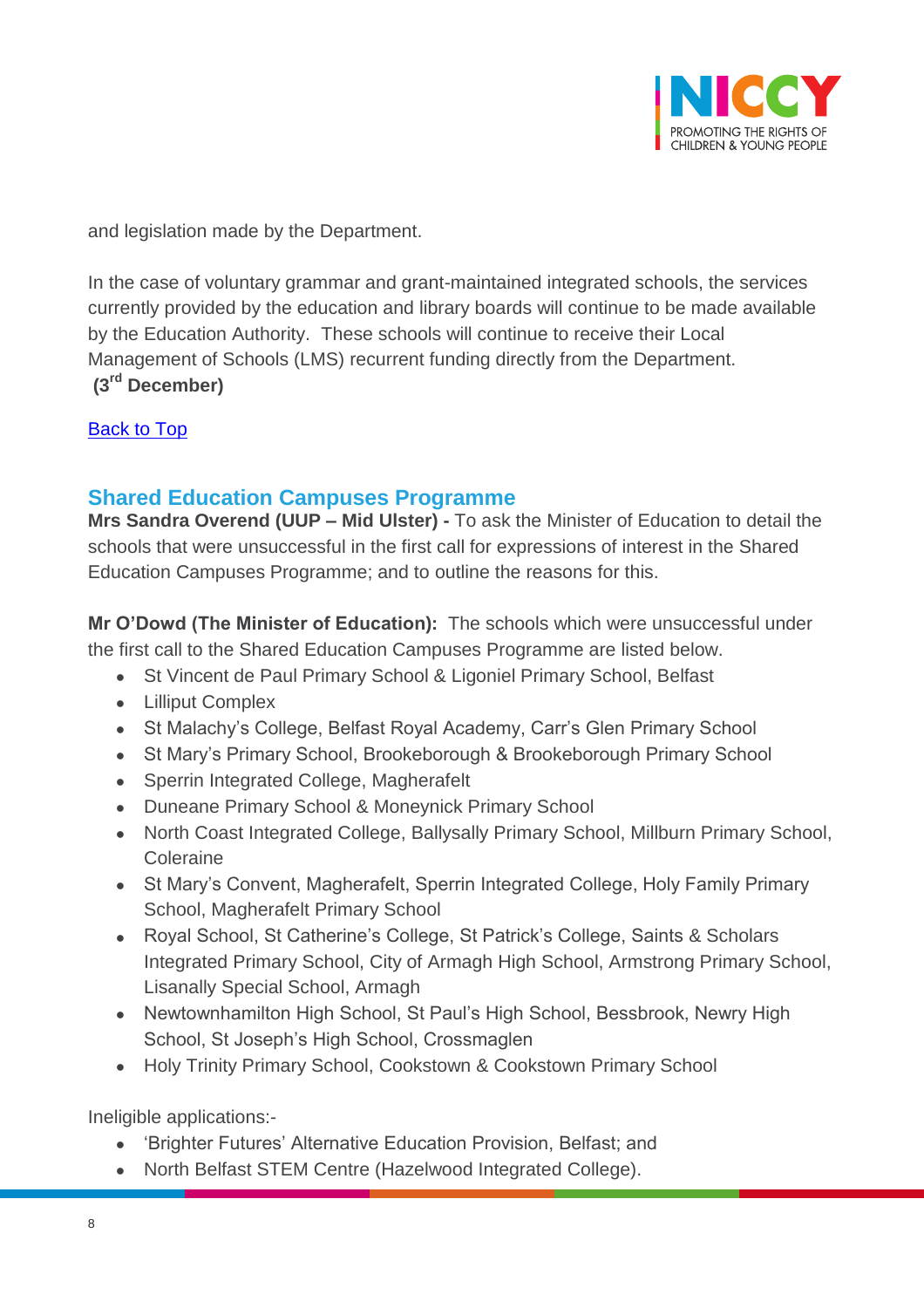

Of the 16 expressions of interest received, two were deemed to be ineligible, eight were deemed not to have met the essential criteria and six were considered as having met the essential criteria. These six were then scored and prioritised against the set criteria, with the three highest scoring projects selected to proceed to the next stage.

Individual feedback was provided to the proposals which were unsuccessful at the first call. They were advised that they could resubmit their application under the next call for proposals, if they considered they could address the issues identified in the feedback. **(3rd December)**

[Back to Top](#page-0-0)

## <span id="page-8-0"></span>**New Education Authority**

**Miss Michelle McIlveen (DUP – Strangford) -** To ask the Minister of Education when he intends to announce the membership of the new Education Authority.

**Mr O'Dowd (The Minister of Education):** My intention is that the full membership of the Board will be appointed by 1 April 2015. A press release will issue announcing the appointments at the appropriate time. **(4th December)**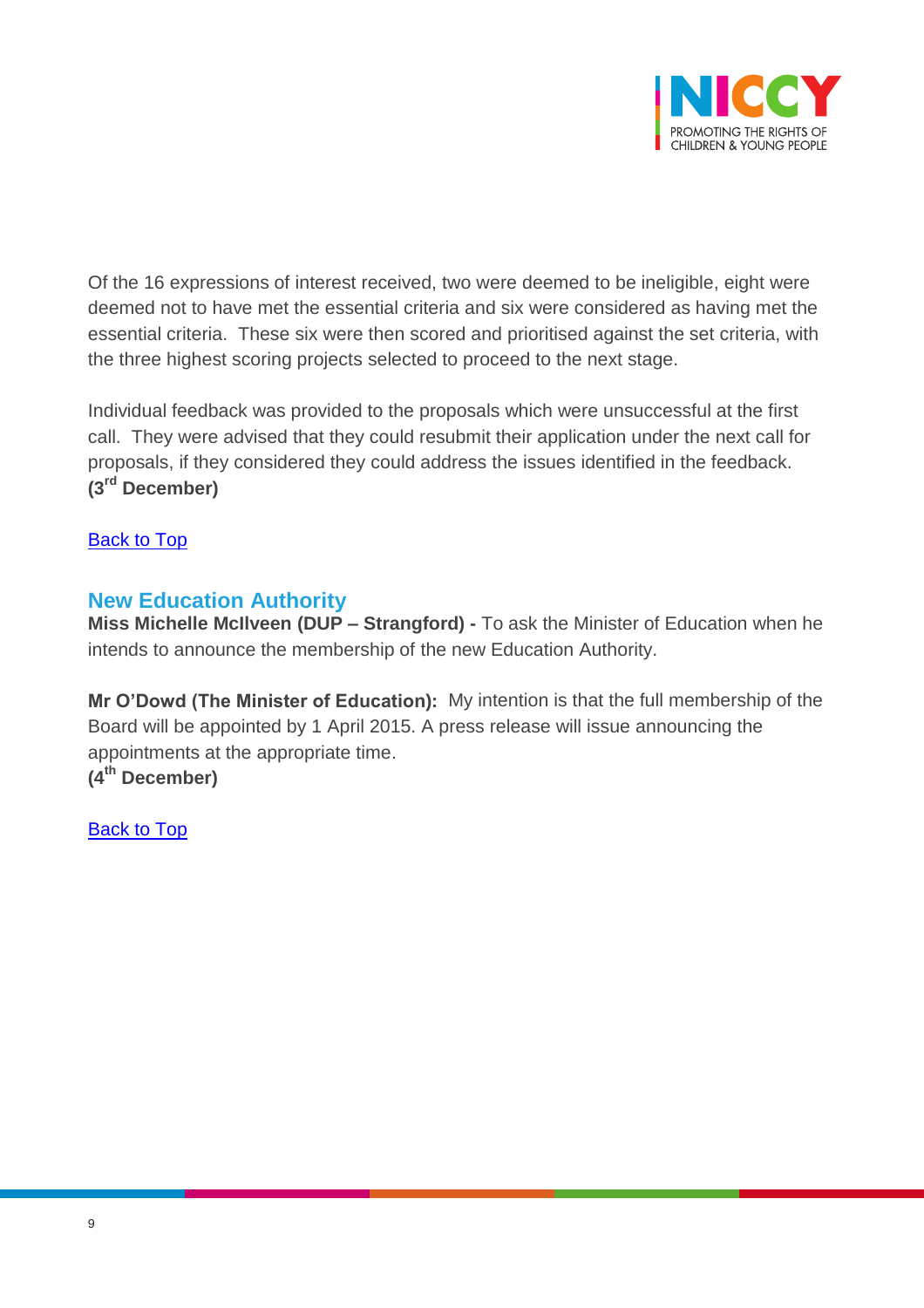

# **Department of Employment and Learning**

## <span id="page-9-0"></span>**United Youth Programme**

**Mr Mike Nesbitt (UUP – Strangford) -** To ask the Minister for Employment and Learning to outline the current budget for the delivery of the United Youth Programme.

**Dr Farry (Minister for Employment and Learning):** The United Youth Programme is currently being developed through an innovative co-design process, which involves key stakeholders including young people themselves. As part of this co-design process organisations have been asked to come forward with concept proposals to test different approaches that could achieve the best outcomes for United Youth.

My Department is committed to this co-design approach and is keen that the pilot work will commence early 2015. I have set aside £1m for the current financial year to allow pilots to commence. However, confirmation of the necessary central funding to allow pilot work to be completed during the 2015/16 financial year is necessary to allow pilots to begin early in 2015. The number of pilots going forward will obviously depend on the level of funding secured.

United Youth pilot work will inform the shape of the eventual programme and provide more detail in terms of the cost of delivering it. **(2 nd December)**

#### [Back to Top](#page-0-0)

## <span id="page-9-1"></span>**Young People and Employment**

**Mr Alex Easton (DUP – North Down) -** To ask the Minister for Employment and Learning how he is encouraging young people to look for employment.

**Dr Farry (Minister for Employment and Learning):** My Department is committed to offering a quality all age service to help individuals overcome barriers to work and to move towards and into work at the earliest opportunity. This Client Offer is delivered by Employment Service staff working throughout our network of 35 Jobs and Benefits Offices and Jobcentres.

The Client Offer includes an individually tailored Work Readiness Assessment and an action plan which sets out what the client needs to do to prepare for work. Within the Offer a range of support is available including Job Clubs, which include activities such as CV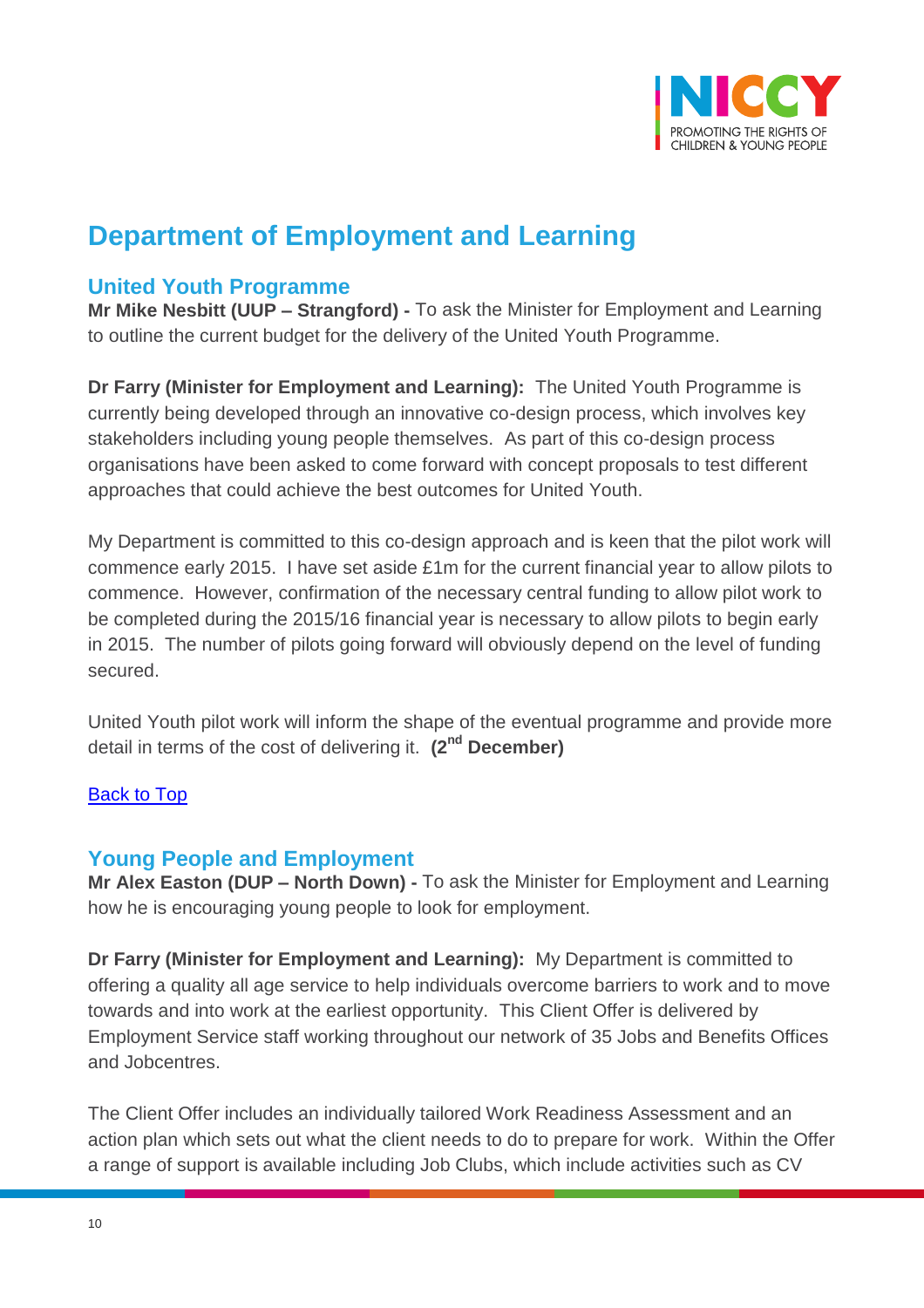

building and interview techniques. These are delivered in partnership with local employers and community organisations. Staff may also refer clients to a range of programmes, specialist support and incentives when appropriate. Additional support is available, where appropriate, from my Department's Careers Service who support the Employment Service in assisting young people into work.

In relation to the 18 to 24 age group I introduced the Youth Employment Scheme in July 2012, which provides the opportunity for participants to undertake periods of work experience and skills development to gain the skills which employers are looking for so that they can compete for jobs. In addition employers who are offering a full-time permanent job can avail of up to 52 weeks subsidy with a training allowance.

As part of the Executive's Economy and Jobs Initiative my Department introduced First Start as a targeted intervention for unemployed 18-24 year olds. This provides a period of supported employment for a minimum of 6 months within either the private, public or third sector and is aimed at those young people who have been unemployed and claiming Jobseekers Allowance for at least 6 months. **(2nd December)**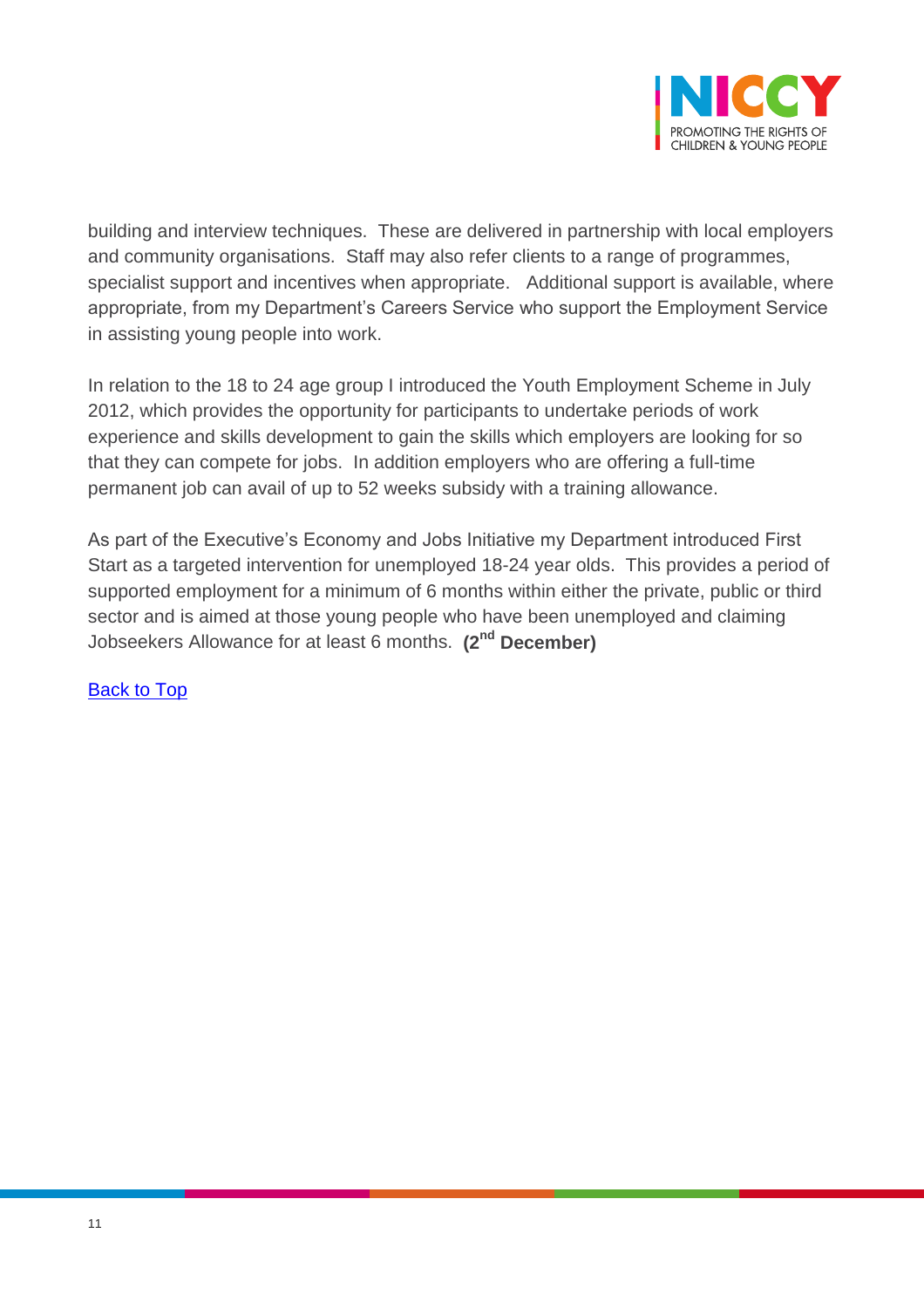

# **Department of Health**

## <span id="page-11-0"></span>**Counselling Provision**

**Mr Fearghal McKinney (SDLP – South Belfast) -** To ask the Minister of Health, Social Services and Public Safety whether he has any plans to provide counselling provision for children and young people who have been sexually abused.

**Mr J Wells (The Minister for Health, Social Services and Public Safety):** Children and young people who have been sexually abused can also avail of counselling provision through existing Child and Adolescent Mental Health Services, Psychological Therapies Services and the Family Trauma Centre.

My Department currently provides the regional Sexual Assault Referral Centre (SARC) with £450,000 per year to provide specialist services in the aftermath of a sexual assault, rape or an incident involving childhood sexual abuse. The SARC offers a comprehensive range of services, which include emotional support for victims of sexual abuse and a 24 hour advice and information line.

In addition, counselling support is also available to children and young people who have been victims of abuse, through a range of community and voluntary sector organisations including Barnardo's, NSPCC and Nexus NI. **(1st December)**

#### [Back to Top](#page-0-0)

#### <span id="page-11-1"></span>**Child Sexual Exploitation**

**Mr Fearghal McKinney (SDLP – South Belfast) -** To ask the Minister of Health, Social Services and Public Safety whether he plans to establish adequate services and structures to address the projected increase reporting of individuals following a public awareness campaign on child sexual exploitation.

**Mr J Wells (The Minister for Health, Social Services and Public Safety):** The Health and Social Care Board continuously monitor's service demands and escalates pressures to the Department where necessary. An additional investment of £3,000,000 was made in this financial year to respond to the additional pressures in family and childcare services across all five Health and Social Care Trusts (HSCTs), associated with increasing numbers of looked after children.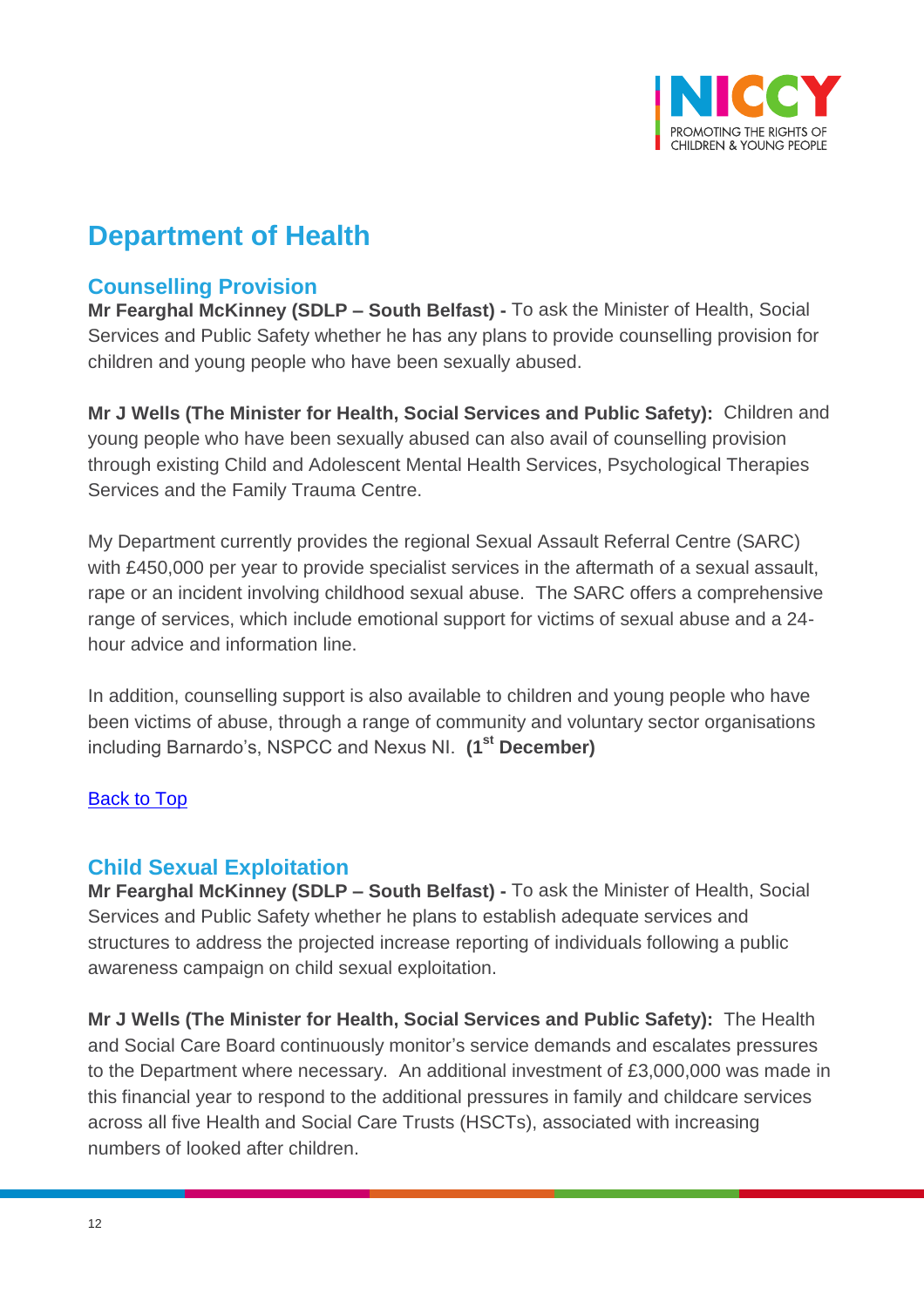

It is likely that a public awareness campaign linked to child sexual exploitation will lead to greater demands on HSCT family and childcare services. This will be kept under review. **(2nd December)**

#### [Back to Top](#page-0-0)

## <span id="page-12-0"></span>**Funding for Specialist Counselling Services**

**Mr Fearghal McKinney (SDLP – South Belfast) -** To ask the Minister of Health, Social Services and Public Safety whether he will safeguard funding for specialist counselling services for people in need of support during and following instances of child sexual exploitation.

#### **Mr J Wells (The Minister for Health, Social Services and Public Safety):** My

Department currently provides the regional Sexual Assault Referral Centre (SARC) with £450,000 per year to provide specialist services in the aftermath of a sexual assault, rape or an incident involving childhood sexual abuse. The SARC offers a comprehensive range of services, including 24 hour access to crisis support, forensic examinations, screening and treatment for sexually transmitted infections, emergency contraception and emotional support. The SARC also offers a 24-hour advice and information line. In addition, Nexus NI has secured a Health and Social Care Board contract to deliver counselling to survivors of sexual abuse across the five Health and Social Care Trusts. My department also provides grant funding to Nexus to cover its administration costs. **(2nd December)**

#### [Back to Top](#page-0-0)

### <span id="page-12-1"></span>**Support Services for Children and Young People**

**Mrs Jo-Anne Dobson (UUP – Upper Bann) -** To ask the Minister of Health, Social Services and Public Safety why services are not in place outside the Western and Southern Health and Social Care Trusts catchment areas to support children and young people who have been subject to sexual abuse.

**Mr J Wells (The Minister for Health, Social Services and Public Safety):** Each of the five Health and Social Care Trusts (HSCT) provides a range of services, both therapeutic and supportive, for children and young people who have been subject to sexual abuse.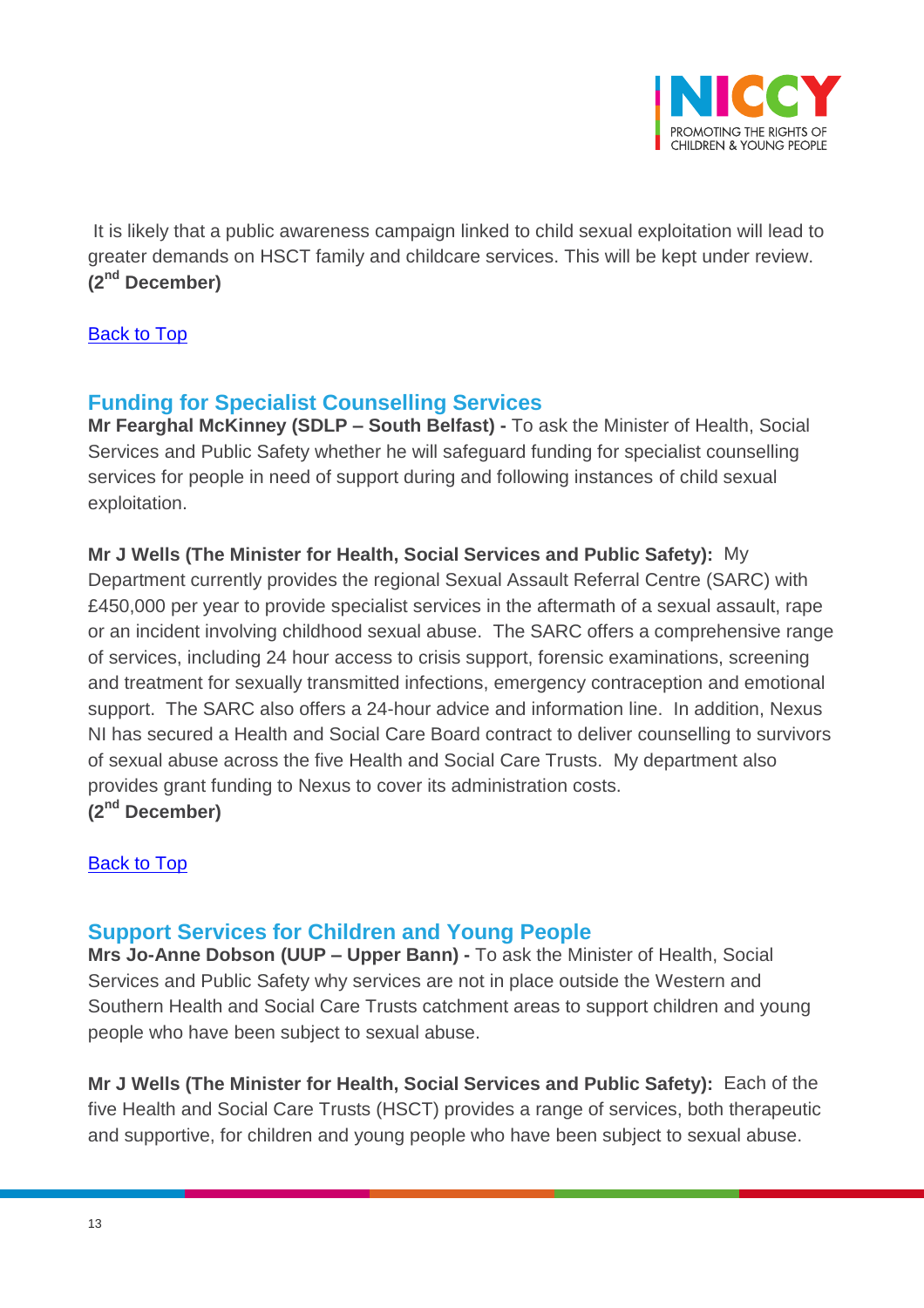

Some services such as Family Centres, Child and Adolescent Mental Health Services, Counselling Centres and Trauma Centres are provided on a Trust basis. Other services, such as the Rowan Sexual Assault Referral Centre, the Barnardo's NI Safe Choices Service and the Child Care Centre in Belfast have region-wide reach.

Some services are provided directly by the HSCT whilst others are provided in partnership with other agencies in the voluntary or community sectors, including NSPCC. **(2nd December)**

#### [Back to Top](#page-0-0)

### <span id="page-13-0"></span>**Paediatric Endocrine Service**

**Mr Michael Copeland (UUP – East Belfast) -** To ask the Minister of Health, Social Services and Public Safety for his assessment of the current pressures on the paediatric endocrine service.

**Mr J Wells (The Minister for Health, Social Services and Public Safety):** The Belfast Health and Social Care Trust is receiving more referrals to this service than the Trust currently has capacity and this is impacting on waiting times. I understand that the Trust is presently advertising for a third consultant paediatrician for this team. It is expected that this appointment will reduce the capacity gap in this service and lessen the waiting time for patients.

Referrals to the paediatric endocrine service that are triaged as urgent are, on average, offered an appointment within six weeks. The current longest waiting patient, triaged as routine, without a date for first outpatient appointment is waiting 55 weeks.

With regard to the medical risk for patients awaiting an outpatient appointment; patients remain under the care of the referring consultant paediatrician until, at least, the first endocrinology appointment. Should a consultant consider a need to change the clinical urgency for their patients this may be communicated to the service. In addition, there is a 24/7 paediatric telephone advice service to all NI consultant paediatricians for any urgent queries. **(2nd December)**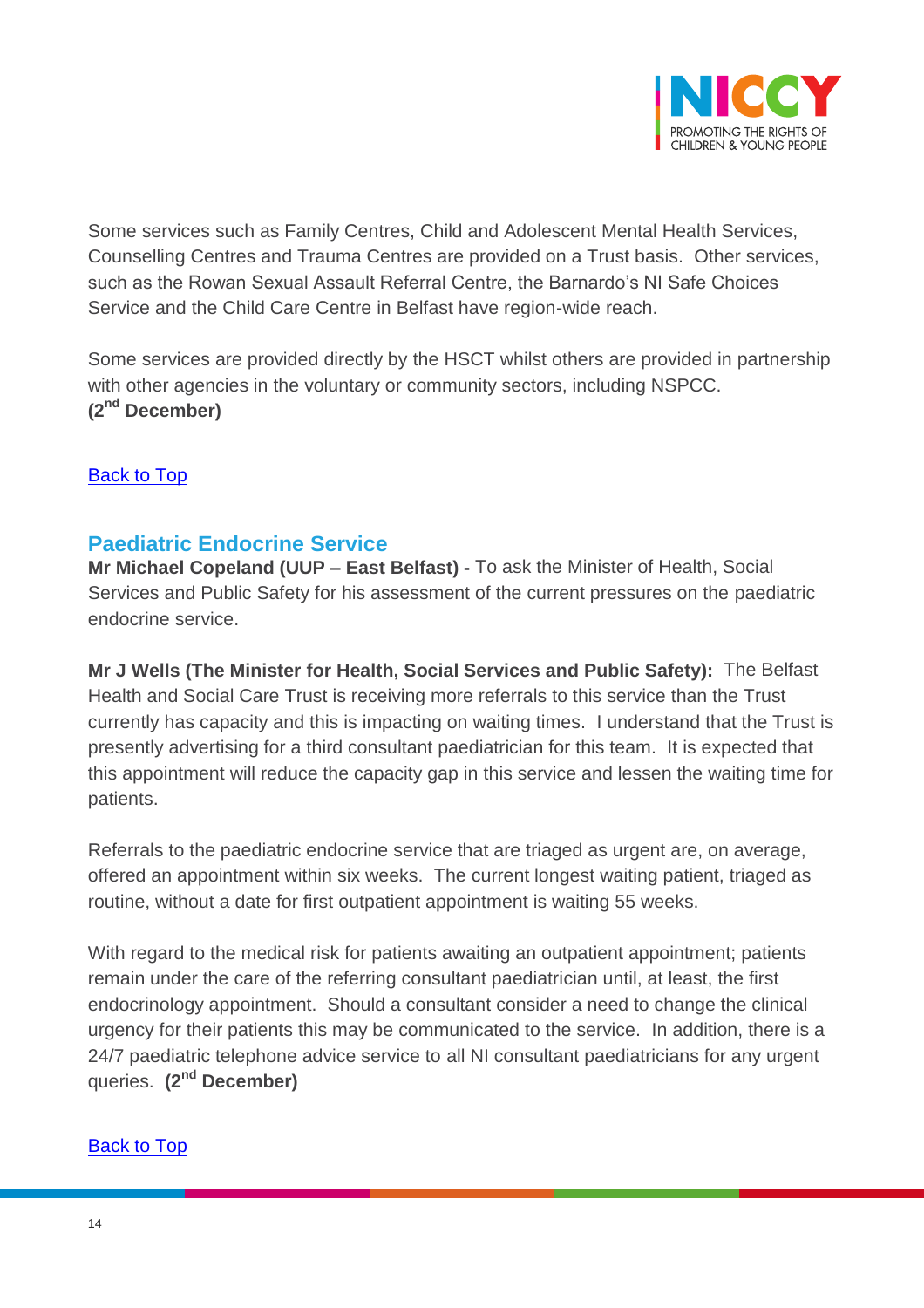

## <span id="page-14-0"></span>**Paediatric Services**

**Mr Chris Hazzard (Sinn Féin – South Down) -** To ask the Minister of Health, Social Services and Public Safety how the South Eastern Health and Social Care Trust meets local demand for paediatric services in South Down.

**Mr J Wells (The Minister for Health, Social Services and Public Safety):** The South Eastern Health and Social Care Trust provides both hospital and community paediatric services.

Acute paediatric clinics are held weekly in the Downe Hospital. These are delivered by a consultant paediatrician. The paediatrician is supported from acute services and liaises with colleagues in the Ulster Hospital should there be a need for hospital based care. Referrals are transferred across hospital sites within the Trust to ensure the shortest waiting time for patients.

Community paediatric services in South Down are provided in the Children's Centre in the Downe Hospital. Community paediatricians work in uni-disciplinary and multi-disciplinary clinics with allied health professionals and also with the community children's nursing team. **(3rd December)** [Back to Top](#page-0-0)

## <span id="page-14-1"></span>**Impact of extra funding for NHS**

**Mr Fearghal McKinney (SDLP – South Belfast) -** To ask the Minister of Health, Social Services and Public Safety, given the urgent issues around Health Service cuts, to explain the implications of the recent announcement by the Chancellor of the Exchequer of an extra £2 billion pounds for the NHS and its potential impact on the Health Service in Northern Ireland.

**Mr J Wells (The Minister for Health, Social Services and Public Safety):** The amount of additional funding to be allocated to Northern Ireland as a result of this announcement has yet to be confirmed by HM Treasury. Any allocation to my Department from these additional funds is a matter for the Executive to determine.

Clearly, I will want to access as much funding as possible to help alleviate some of the difficult financial restraints being placed on the health service and to help meet the increasing demands on health and social care services. **(5th December)** [Back to Top](#page-0-0)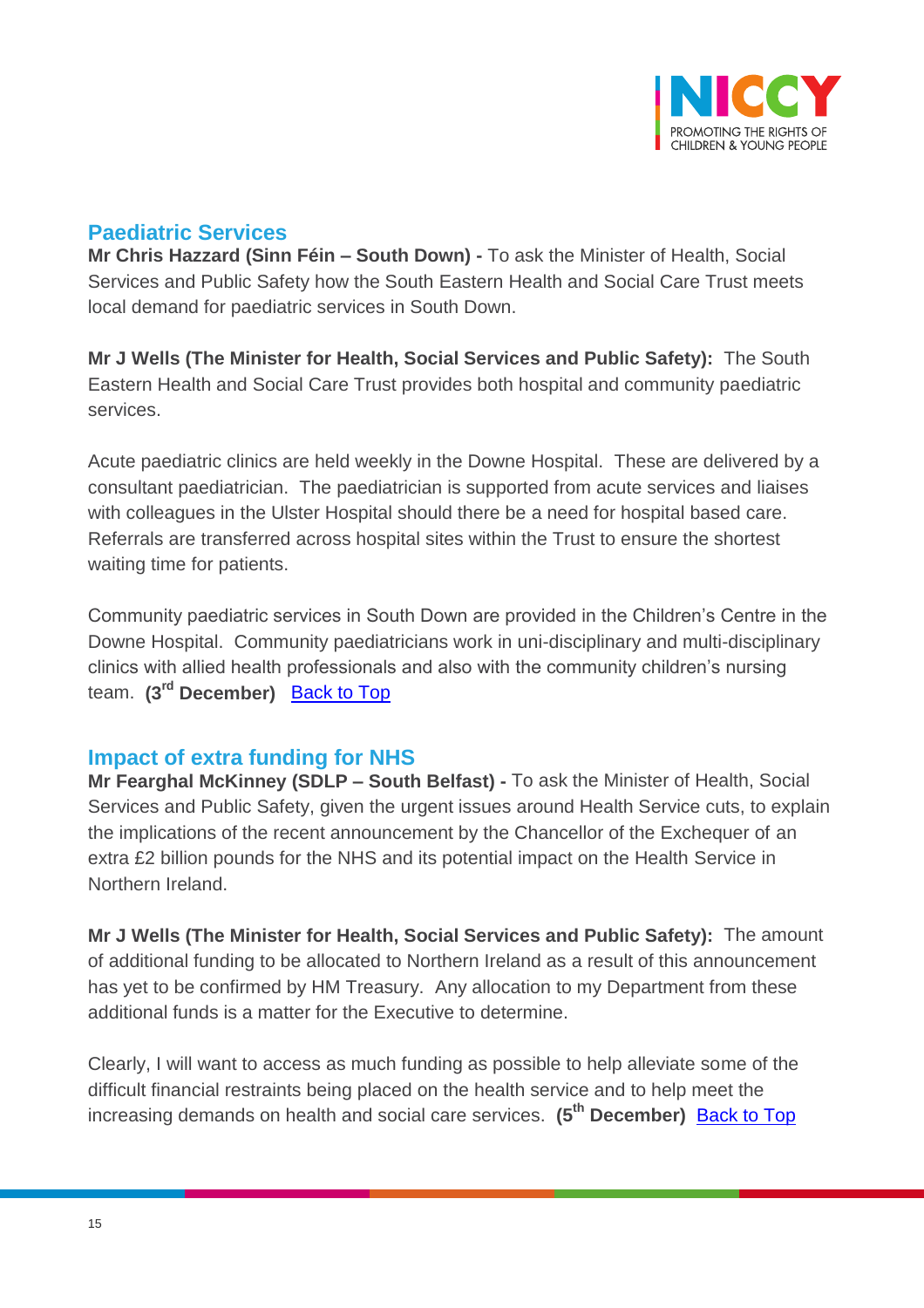

## <span id="page-15-0"></span>**Health Worker Training**

**Mr Fearghal McKinney (SDLP – South Belfast) -** To ask the Minister of Health, Social Services and Public Safety, given that training is provided to health workers in each Health and Social Care Trust in relation to detecting, reporting and identifying instances of child sexual exploitation, whether this training is compulsory or voluntary.

**Mr J Wells (The Minister for Health, Social Services and Public Safety):** DHSSPS has categorized child sexual exploitation as a form of child sexual abuse since 1996.

Safeguarding children against sexual exploitation is the responsibility of all staff and hence is included in the mandatory induction programme provided to all new members of the HSC.

This issue is also addressed through various aspects of the mandatory training provided to HSC staff according to their professional roles and responsibilities. **(5th December)**

#### [Back to Top](#page-0-0)

### <span id="page-15-1"></span>**Paediatric Endocrine Service**

**Mr Michael Copeland (UUP – East Belfast) -** To ask the Minister of Health, Social Services and Public Safety to detail the number of annual referrals to the paediatric endocrine service in each of the last five years; and how this compared to capacity at the time.

**Mr J Wells (The Minister for Health, Social Services and Public Safety):** Belfast Health and Social Care (HSC) Trust provides a regional specialized Paediatric Endocrine service based in the Royal Belfast Hospital for Sick Children. Whilst other Trusts may provide a local service for children and young people with diabetes or other endocrine disorders, this answer relates to patients referred to the regional Paediatric Endocrine service.

Belfast HSC Trust has advised that prior to 2012/13, all referrals for the Paediatric Endocrine service were recorded under the Paediatric Medicine specialty, and, as such, it is not possible to accurately identify prior to 2012/13 referrals for the sub specialty of Paediatric Endocrinology.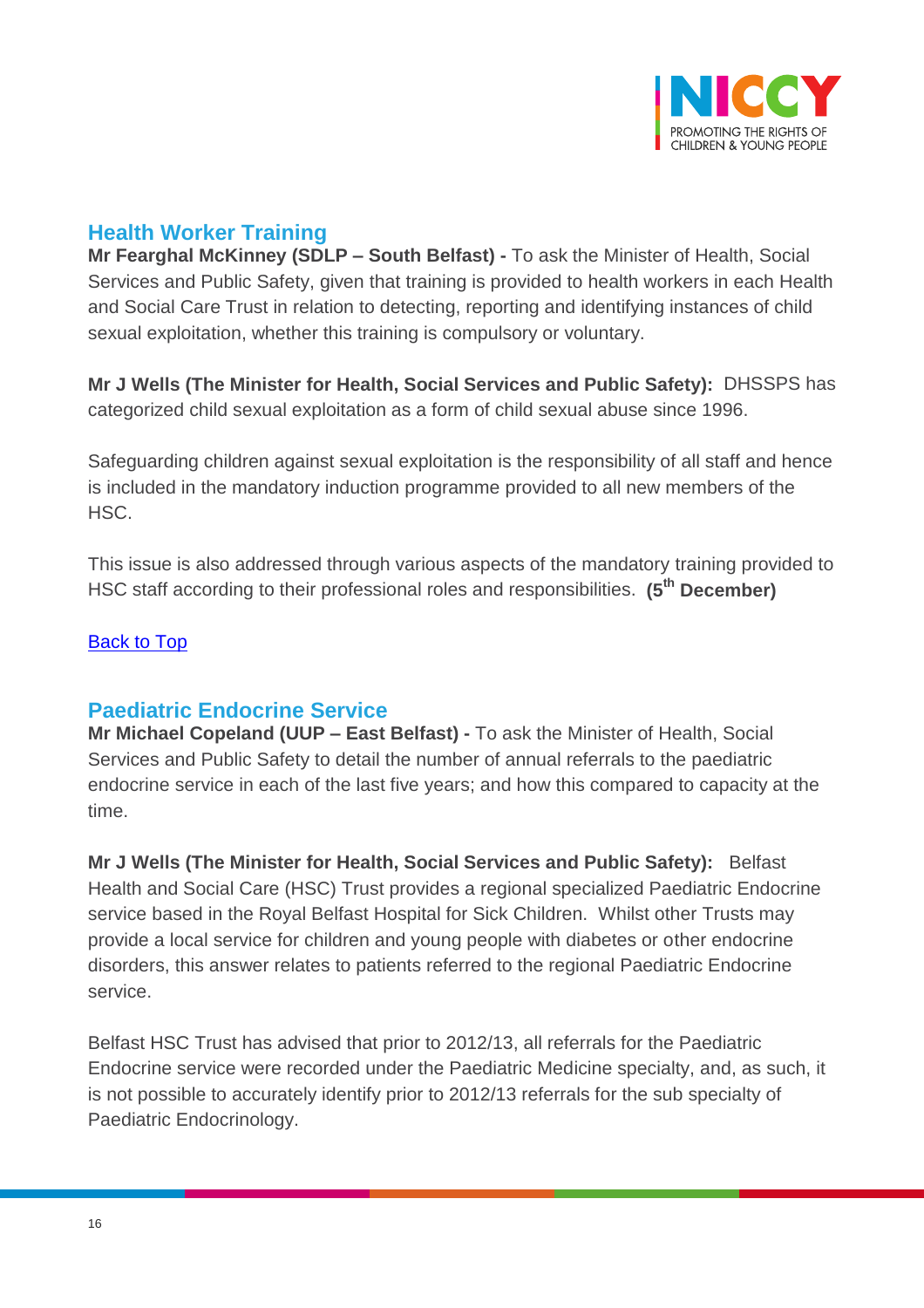

The table below details the annual referrals to the Paediatric Endocrine service since 2012/2013, broken down by referring HSC Trust.

|                                   | Number of referrals in each financial year to the<br>regional Paediatric Endocrine Service |         |         |                        |
|-----------------------------------|--------------------------------------------------------------------------------------------|---------|---------|------------------------|
| <b>Referring HSC</b>              | 2012/13                                                                                    | 2013/14 | 2014/15 | <b>Total Referrals</b> |
| <b>Trust</b>                      |                                                                                            |         |         |                        |
| <b>Belfast</b>                    | 44                                                                                         | 89      | 38      | 171                    |
| <b>Northern</b>                   | 43                                                                                         | 82      | 42      | 167                    |
| South Eastern                     | 30                                                                                         | 86      | 34      | 150                    |
| Southern                          | 31                                                                                         | 80      | 35      | 146                    |
| Western                           | 20                                                                                         | 47      | 30      | 97                     |
| Not recorded                      | -                                                                                          | 5       |         | 5                      |
| <b>Northern</b><br><b>Ireland</b> | 168                                                                                        | 389     | 179     | 736                    |

Source: Belfast HSC Trust

\*Please note 2014/15 includes figures up until week commencing 22nd November 2014.

Until January 2011, Belfast HSC Trust had 0.5 whole time equivalent (WTE) Consultant Paediatrician, who provided endocrine, diabetic and general medical clinics. Following their retirement, Belfast HSC Trust was unable to recruit a suitable candidate into this vacant post and therefore utilised locum Paediatricians when available.

However in October 2013, Belfast HSC Trust permanently appointed 1 WTE Consultant Paediatric Endocrinologist who also delivers diabetes services. In June 2013, Belfast Trust appointed an additional 1 WTE locum Consultant Paediatrician with special interest in Endocrinology and Diabetes. The Trust expects this post to be filled by a permanent member of staff in April 2015.

The Trust is currently advertising for a third consultant paediatrician for this team with a special interest in endocrinology and diabetes. **(5th December)**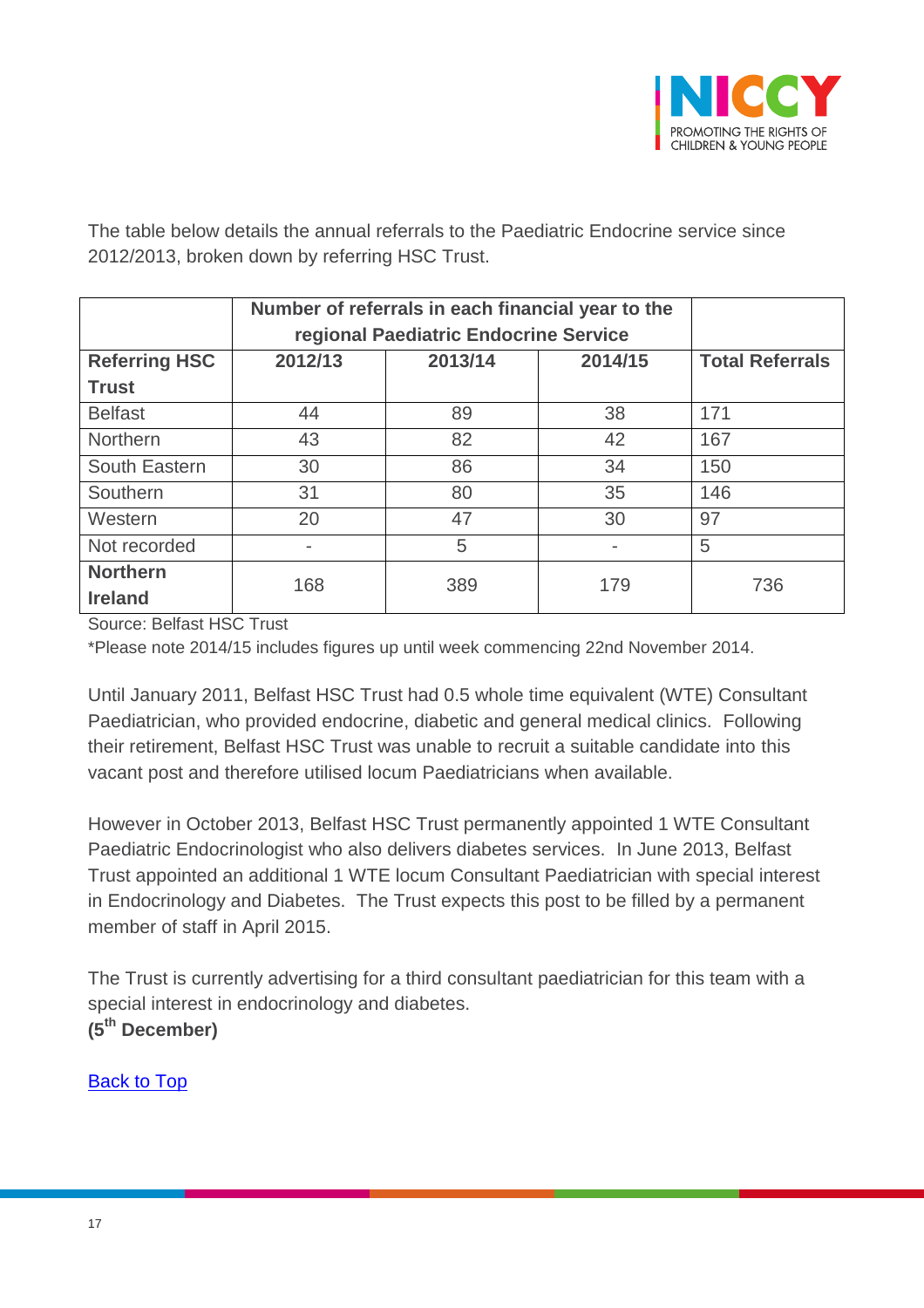

## <span id="page-17-0"></span>**Children's Congenital Cardiac Services**

**Mrs Jo-Anne Dobson (UUP – Upper Bann) -** To ask the Minister of Health, Social Services and Public Safety for his assessment of the costs to his Department of his proposals for an 'All Ireland' service for children's congenital cardiac services; and how this compares to the historical costs of operating the service based in Belfast.

**Mr J Wells (The Minister for Health, Social Services and Public Safety):** As part of the process for preparing for implementation of the all island congenital cardiac service recommended by the International Working Group, which is subject to a period of public consultation, the detail of such a model and the associated costs will be agreed respective commissioners in Northern Ireland and the Republic of Ireland. I will announce details of this once I have made my final decision following the consultation exercise. At this stage, my understanding is that in moving to such a model the current need to transfer the majority of surgery and interventional cardiology cases to centres in England would be reduced over time as the proposed model is implemented, with most surgery and interventional cardiology instead taking place in Dublin. In doing so, the funding that is currently required to operate the surgical and interventional aspect of this service – some £5m annually – would be made available to fund the reconfigured service. **(5th December)** [Back to Top](#page-0-0)

### <span id="page-17-1"></span>**Travel Claims for Child's Heart Surgery**

**Mr Robin Swann (UUP – North Antrim) -** To ask the Minister of Health, Social Services and Public Safety to detail the average claim for a family who has had to travel outside of Northern Ireland for their child's heart surgery or treatment in the last twelve months.

**Mr J Wells (The Minister for Health, Social Services and Public Safety):** As stated in my response to AQW 38998/11-15, information is not readily available for the last twelve months as the Health and Social Care Board does not routinely analyse subsistence data in this way; however, following a one –off analysis of travel claims received by the Health and Social Care Board, information is available for the period from January 2014 to October 2014.

Based on the information obtained from this one-off analysis, the total reimbursement for the ten month period from January 2014 to October 2014 in respect of the 65 families was £31,488.20 which equates to £484.43 per family. **(5th December)** [Back to Top](#page-0-0)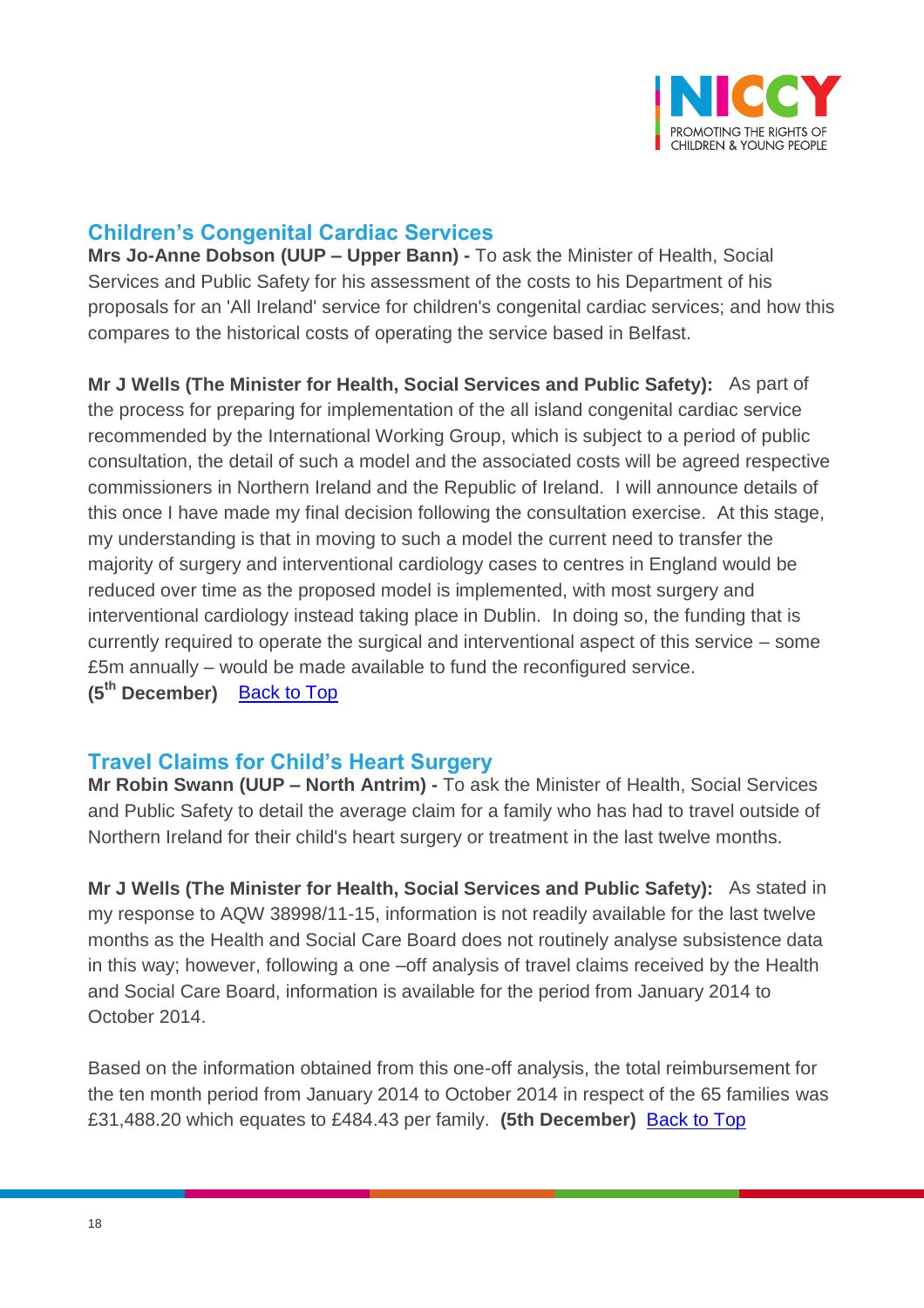

# **Department of Justice**

## <span id="page-18-0"></span>**Greater Transparency on Vetting Procedures**

**Mr Fearghal McKinney (SDLP – South Belfast) -** To ask the Minister of Justice, in light of the recent publication of the Marshall Report regarding Child Sexual Exploitation, to detail any dialogue which has taken place with the authorities in the Republic of Ireland to establish greater transparency on Gardai vetting and Access NI, to ensure that perpetrators who cross the border are not in close contact with vulnerable children.

**Mr Ford (Minister of Justice):** The Report of the Inquiry into Child Sexual Exploitation, chaired by Professor Marshall, contained 17 key recommendations and 60 supporting recommendations. Responsibility for taking forward the recommendations crosses a number of Departments and agencies, including the Department of Justice. My Department will work with others in considering the recommendations, including DHSSPS and the Safeguarding Board as well as justice agencies.

In relation to AccessNI specifically, where an individual seeks to work with children or adults in vulnerable circumstances, an application is usually made for an enhanced criminal record check. If the individual either lives in the Republic of Ireland or has lived there in the previous five years, AccessNI will refer the application to Police Service of Northern Ireland. In turn PSNI will liaise with An Garda Siochana, using existing cross border arrangements for the exchange of police information and request any relevant information on the applicant. Where relevant information is available and provided to PSNI, this will be included within the enhanced disclosure certificate.

In addition, the Home Office recently agreed with the Irish Government to transfer details of a number of individuals with serious criminal convictions in that jurisdiction, but believed to be living in the United Kingdom, to the Police National Computer (PNC). This database is searched by AccessNI for every application made. The exchange of criminal information between countries is a reserved matter for the Home Office. **(1st December)**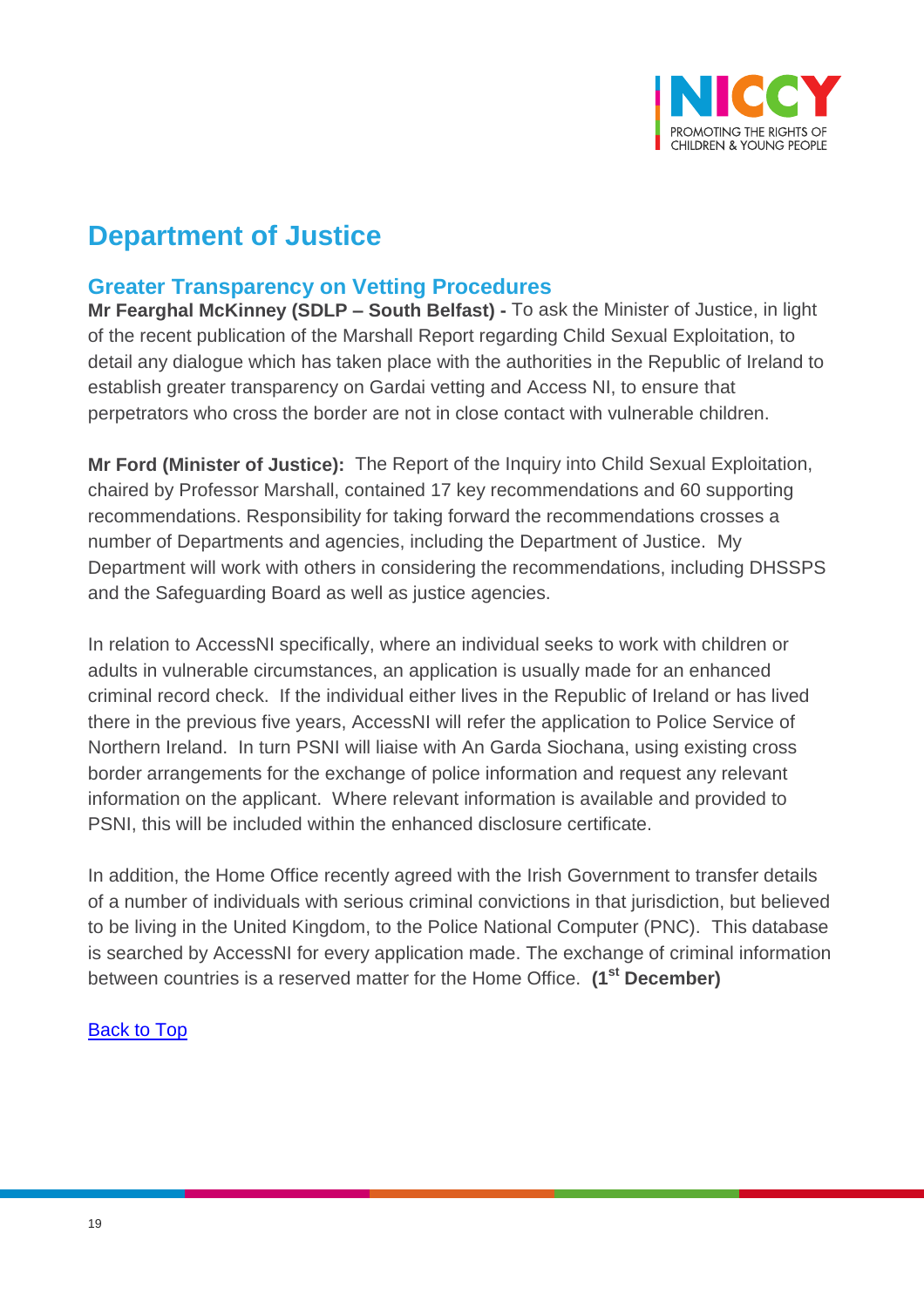

## <span id="page-19-0"></span>**Civil Injunctions**

**Lord Morrow of Clogher Valley (DUP – Fermanagh and South Tyrone) -** To ask the Minister of Justice, following the publication of the Marshall Report on child sexual exploitation, what consideration is being given to civil injunctions similar to those granted by Mr Justice Keehan at Birmingham High Court against a number of men believed to be sexually exploiting a child but where there is currently insufficient evidence to secure criminal convictions at this time; and whether he will discuss this with the Minister for Health, Social Services and Public Safety.

**Mr Ford (Minister of Justice):** I understand that in the case referred to the Council made use of existing powers to apply to the civil courts for an injunction to prevent a number of men coming into contact with children. It is my understanding that it is already open to Health and Social Care Trusts in Northern Ireland to apply for this type of injunction and courts would consider each case on its merits.

The Inquiry Report into Child Sexual Exploitation chaired by Professor Marshall contained 17 key recommendations and 60 supporting recommendations. Responsibility for taking forward the Recommendations crosses a number of Departments and agencies, including the Department of Justice. I, along with colleagues within the Justice System, will now consider carefully the Report and those Recommendations and will respond to the Inquiry with our plans for taking any actions forward.

In tackling child sexual exploitation, the Department of Justice will continue to liaise with the DHSSPS and the Safeguarding Board in their roles in the protection of children to ensure that where such crimes occur, agencies work together to protect and support victims and bring perpetrators to justice. **(4th December)**